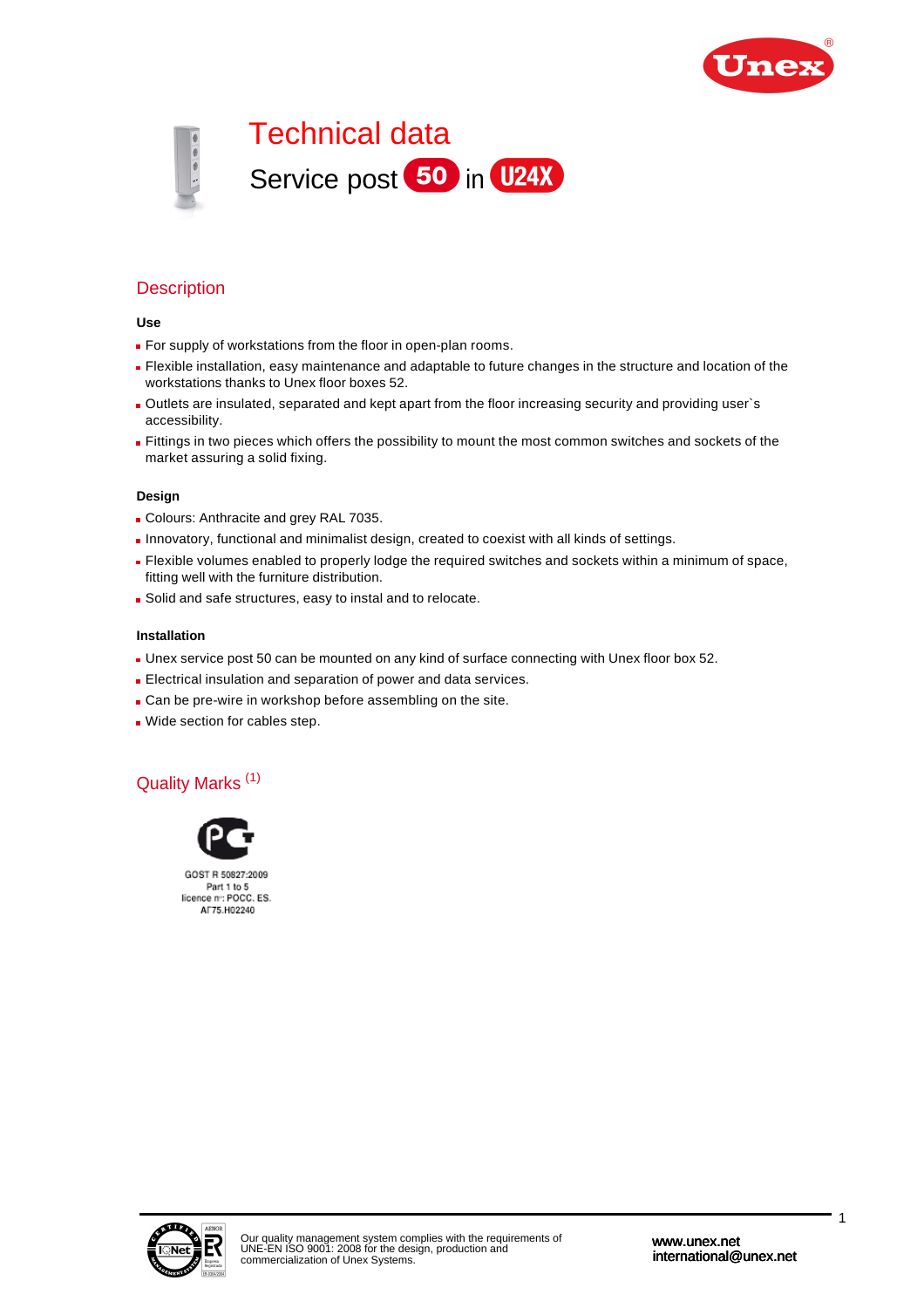



# **Characteristics**

#### **RAW MATERIAL**

| Service post             | U24X (See technical data for raw material). |  |
|--------------------------|---------------------------------------------|--|
| <b>APPLICATIONS</b>      |                                             |  |
| Applications             | Indoor installations.                       |  |
| <b>SILICONE CONTENTS</b> |                                             |  |

# Silicone free <0,01%

#### **DIRECTIVE 2011/65/EU**

| <b>RoHS Compliant</b> | ;ompliant. |
|-----------------------|------------|

#### **EN 50085-2-4:2009**

| Minimum storage and transport<br>temperature                     | -45°C                                         |
|------------------------------------------------------------------|-----------------------------------------------|
| Minimum installation and<br>application temperature              | $-5^{\circ}$ C                                |
| Maximum application<br>temperature                               | $+60^{\circ}$ C                               |
| Resistance against mechanical<br>impacts during mounting and use | 2 J at - $5^{\circ}$ C                        |
| Resistance to flame propagation                                  | Non-flame propagation.                        |
| Electrical continuity characteristic                             | Without electrical continuity characteristic. |
| Electrical insulating characteristic                             | With electrical insulating characteristic.    |
| Protection degree assured by the<br>enclosure                    | IP4X.                                         |
| Retention of the system access<br>cover                          | Cover removable only with the aid of a tool.  |
| Electrically protective separation                               | With internal protective separation.          |
| According to floor treatment                                     | Service posts for wet-treatment of floor      |

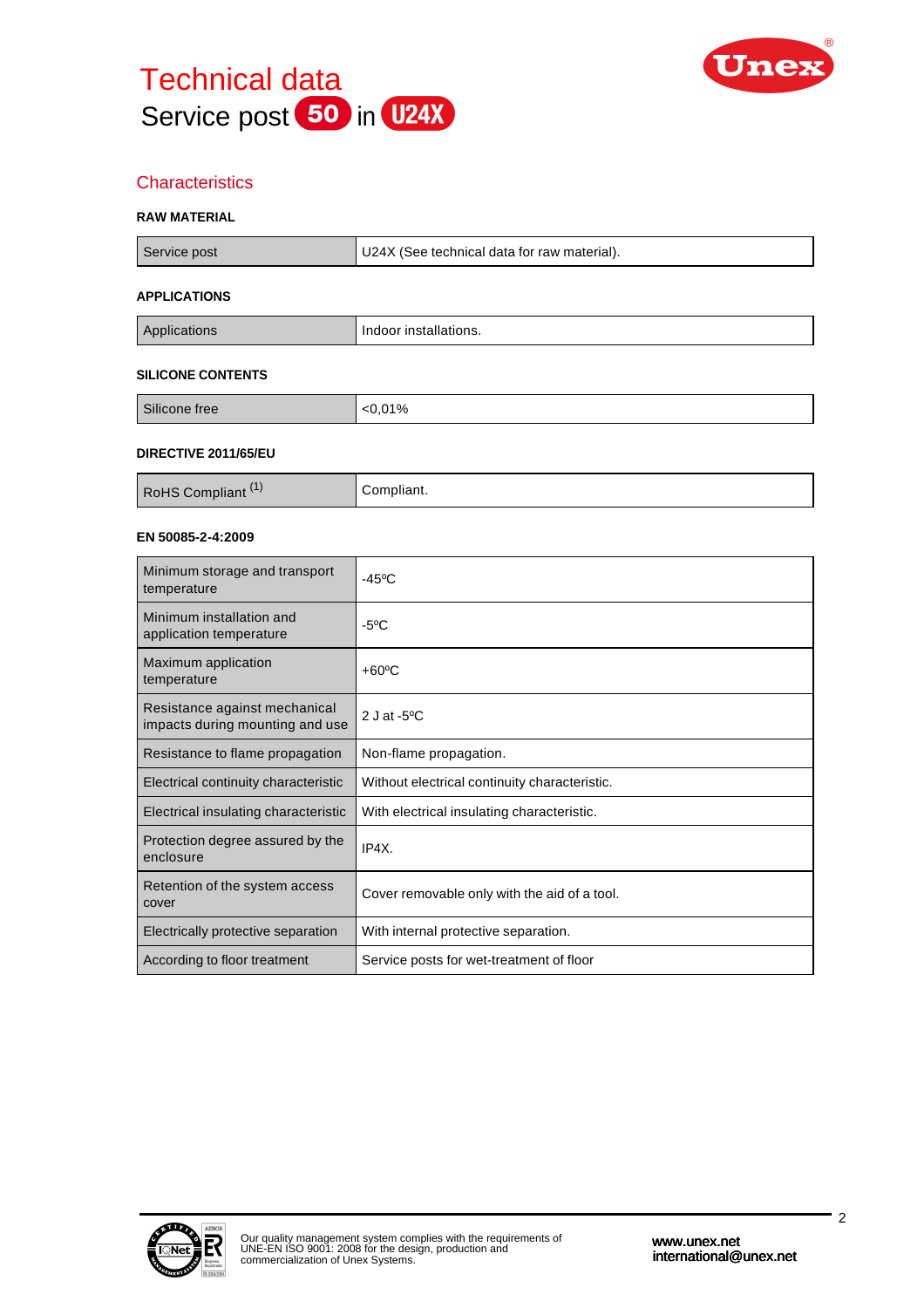



# **Characteristics**

#### **EN 50085-2-4:2009**

| According to resistance to vertical<br>load applied through a small<br>surface area | Not declared.                    |
|-------------------------------------------------------------------------------------|----------------------------------|
| According to resistance to vertical<br>load applied through a large<br>surface area | Not declared.                    |
| Contraints concerning the<br>number or configuration of<br>assembled modules        | No.                              |
| Whether non vertical mounting is<br>allowed                                         | No.                              |
| Whether the flexible component is<br>not part of the enclosure                      | No.                              |
| Protection against mechanical<br>damage                                             | IK <sub>07</sub>                 |
| <b>Rated Voltage</b>                                                                | 750 V                            |
| Fixing for apparatus mounting of<br>socket outlets                                  | Resistance to extraction of 81 N |

#### **EN 60695-2-11:2001**

| Glow-wire test | Severity degree: 960°C |
|----------------|------------------------|
|----------------|------------------------|

# Compulsory regulations

#### **EUROPEAN DIRECTIVE 2014/35/CE**

CE Marking CE Marking Conformity with standard EN 50085-2-4:2009.

## Characteristics of U24X raw material

- **Base raw material: PVC.**
- Silicone contents:  $<$ 0,01%.  $<sup>(2)</sup>$ </sup>
- Phtalate contents according to ASTM D2124-99:2004: < 0,01%. <sup>(2)</sup>
- Dielectric strength: Insulating.
- Reaction to fire s/UNE 201010:2015: Classification: M2.